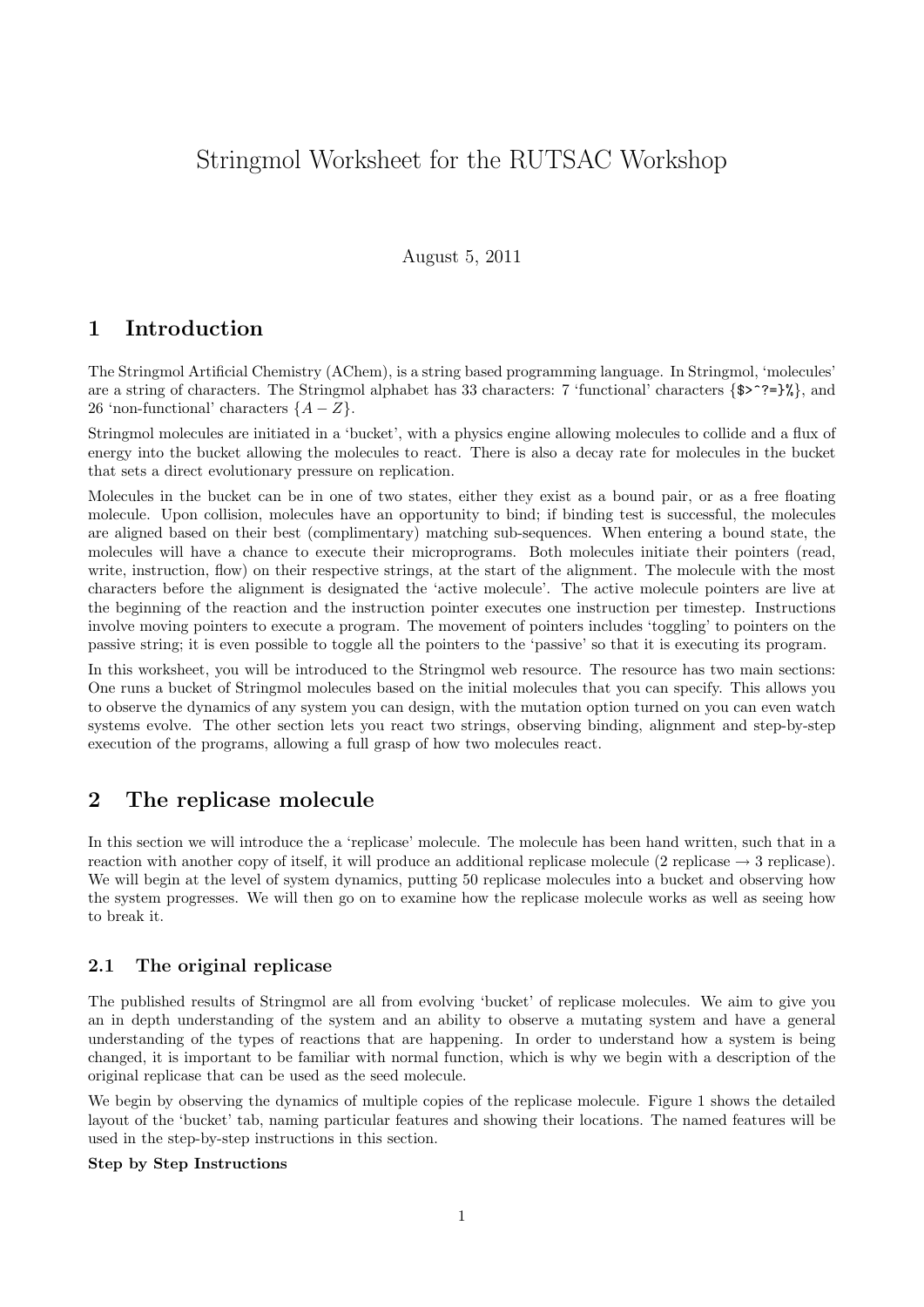| Two tool types<br>StringmolWeb                                                                                                       |                                                                                                                                     |
|--------------------------------------------------------------------------------------------------------------------------------------|-------------------------------------------------------------------------------------------------------------------------------------|
| Worksheet<br>Two-molecules<br>Bucket                                                                                                 | Instructions on how to use these tools                                                                                              |
| Initial bucket:<br>Start<br>OOGEOLHHHRLUEUOBBBR<br>x<br>BXUUUDYGRHBLROORE\$B<br>50 <sub>1</sub><br>LUBO^B>C\$=?>\$\$BLUBO%}<br>OYHOB | Cell radius: 100.0<br>Agent radius: 10.0<br>Initial energy: 10000<br>Mutation toggle<br>Mutation on: $\square$ <<br>Remove molecule |
|                                                                                                                                      | Initial number of molecules (editable)                                                                                              |

## Current molecule (editable)

Figure 1: Bucket tab. Showing the locations of key features, such as the mutation toggle.

- 1. In the 'bucket' tab:
- 2. Turn off mutation by un-checking the 'mutation on' tickbox.
- 3. Put 50 'original replicase' molecules into 'the bucket'. You can drag the 'original replicase' string from the 'Favourite bags of chemicals' section and edit the initial number of molecules by clicking on the number and changing the value. You can also copy and paste the molecule, by editing the current molecule (by left clicking on it).

Original replicase:

```
OOGEOLHHHRLUEUOBBBRBXUUUDYGRHBLROORE$BLUBO^B>C$=?>$$BLUBO%}OYHOB Initial number: 50
```
- 4. Delete any other molecules that are in the 'Initial bucket' by clicking on the cross.
- 5. Check that your screen now looks similar to 1.
- 6. Click on the 'Start' button.
- 7. Observe the graph of the bucket's population starts at 50 molecules and rises to approximately 300 (where it will remain at a noisy equilibrium) The legend on the graph should only show one species: 'species 1'.
- 8. Press the 'Stop this bucket' button.

## 2.2 The two molecule tool

The two molecule tool, shown in figure 2 can be used in two ways, you can use it to step through part or all of a reaction to understand how the program executes. This can be done by following the pointer locations as the program is iterated. An example of this is given in section 4 for a self replicase string. The example explains the reaction in full: a valuable resource for those interested in writing their own programs in the Stringmol language. For the majority of this worksheet, a full understanding of the programming language and how programs are constructed in it is not required. The two molecule tool has an 'end' button, this skips to the end of the program (if the program has terminated) or as far along the program as has been run. Note: it is possible to construct infinite loops in Stringmol, so some programs will never produce an output (in a 'bucket', molecules trapped in an infinite loop will eventually decay and exit the system). If the program you are investigating does terminate you will be able to view the product in the 'Created strings' box, just below the reaction. Some reactions do not produce a string, it is possible (although we do not supply an example) to edit one or both of the strings that go into the reaction and produce new strings in that way. It is also possible that strings execute the programs, but the programs terminate having executed no meaningful instructions. Reactions with no products have significant effects on the 'bucket' system - each time step executing a reaction with no product is time that the two molecules involved are unable to bind with other molecules in the bucket and perhaps be replicated.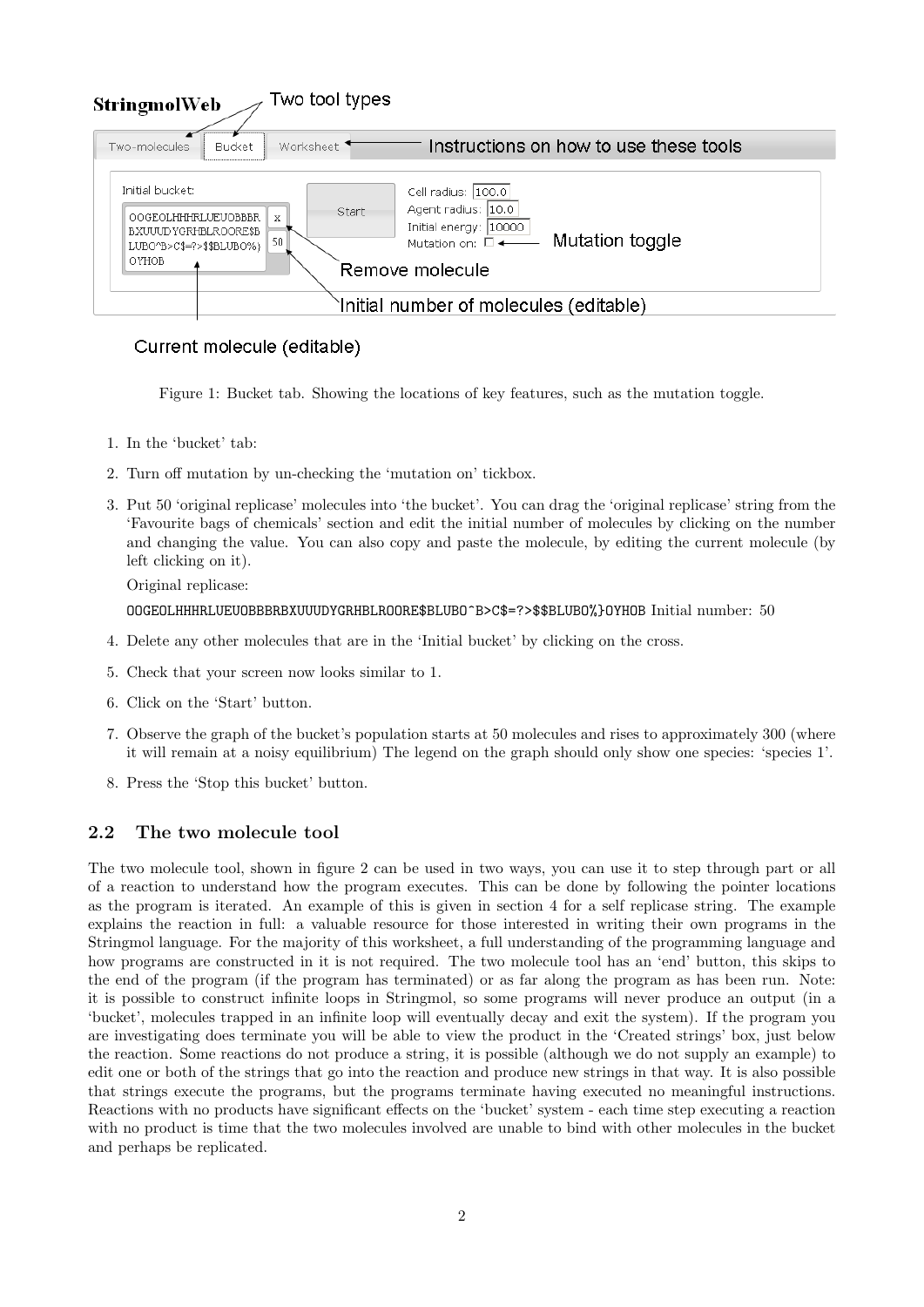**StringmolWeb** 



Figure 2: Two molecules tab. Showing the locations of key features

### 2.3 Breaking the replicase

Now that you have been introduced to the tools and the basics of how the original replicase works, we start to extend your understanding by demonstrating some single character mutations that can occur and how they can effect the replicase performance.

In biological systems, some mutations have little or no effect and others have a very large effect. Here we will look at fatal single character change to the replicase. We shall remove the ability to copy by replacing the '>' with an 'A'. '>' is the instruction that moves the instruction pointer, implementing the copy loop - a vital operation for a replicase. As a consequence the copy will not happen and so the string will simply decay out of the system.

#### Step by Step Instructions

- 1. In the 'bucket' tab:
- 2. Put the broken replicase into 'the bucket'. You can do this by dragging the 'broken replicase' from the 'favourite bags of chemicals' section, or by editing the original replicase replacing the '>' with an 'A'. (Or you can copy the string below and paste it over the current molecule.)

| Changed character

OOGEOLHHHRLUEUOBBBRBXUUUDYGRHBLROORE\$BLUBO^B>C\$=?A\$\$BLUBO%}OYHOB Initial number: 50

- 3. Click on the 'Start' button.
- 4. Observe the graph of the 'species 1' at 50 molecules and quickly falls to 0 (where it will remain). The legend on the graph will also show 'species 2' with a population level peaking at about 450 ( $\pm$ 100). This chemical is a single character: the letter 'O'.
- 5. Press the 'Stop this bucket' button.

So, what is going on in this situation? Now that we have seen the dynamics we can apply the two molecule tool to discover how this string works and where 'species 2' comes from.

### Step by Step Instructions

1. In the 'two molecule' tab: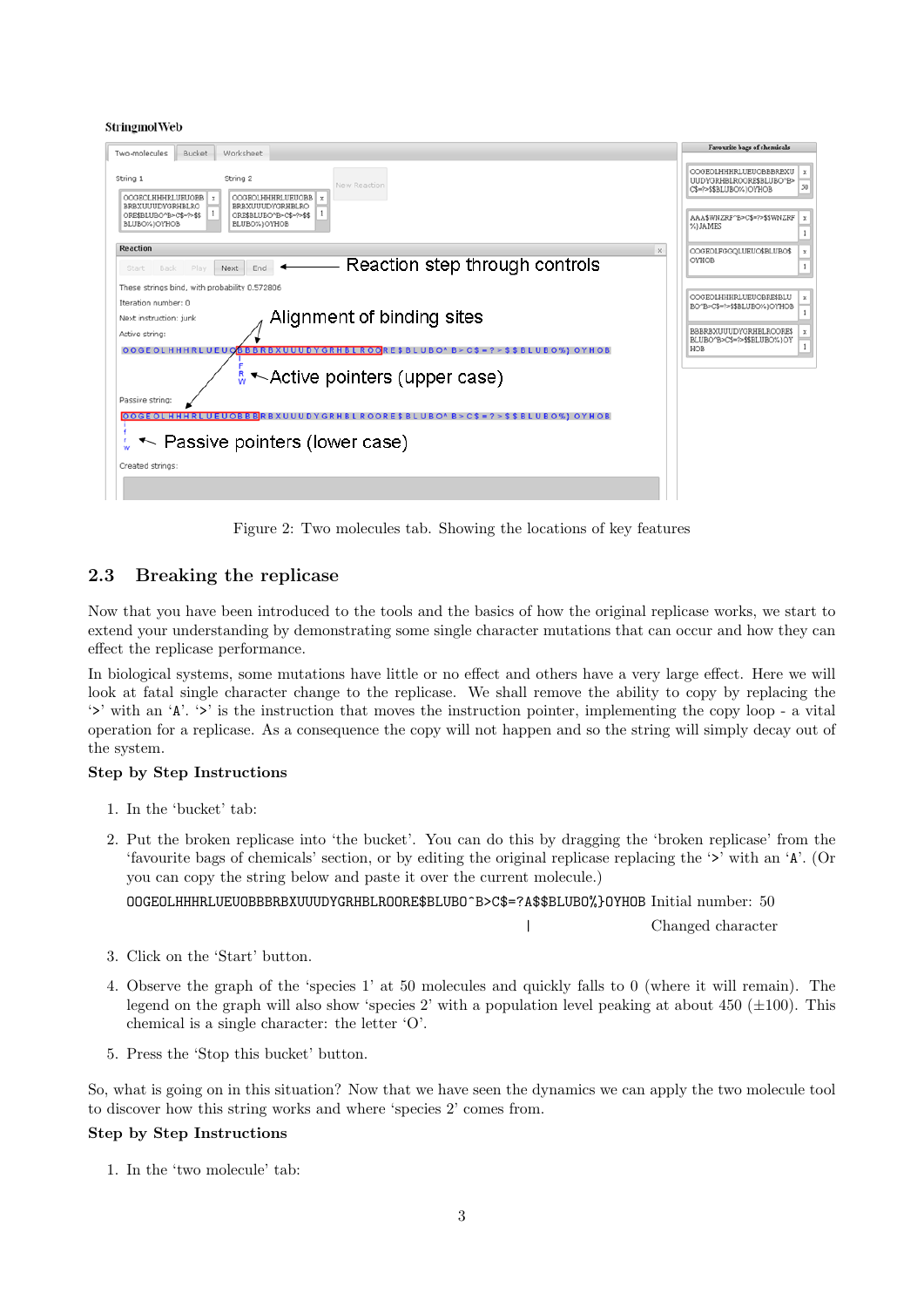- 2. set the broken replicase as 'string 1' and 'string 2' OOGEOLHHHRLUEUOBBBRBXUUUDYGRHBLROORE\$BLUBO^B>C\$=?A\$\$BLUBO%}OYHOB
- 3. press 'new reaction'.
- 4. press 'end' and observe that the final product of the reaction is an 'O' (the product of a reaction appears in the created strings box located underneath the active and passive strings). 'End' takes you as far along the reaction as has been calculated, so you will need to wait until the reaction has finished processing before you can see the product.

This shows why the broken replicase dies out of the bucket (and why a lot of 'O' chemicals are created in the process). When two broken replicases bind, the copy does not happen properly (because the copy loop is broken). Instead of looping and copying each symbol of the passive string, the program only copies the first character (which is an 'O').

## 3 A bucket full of replicases

The first task will be to set up and run a replicase simulation without mutation. The second task to check the viability of a new replicase (designed in the previous section) as a self replicase. Having familiarised yourself with how to set up, edit, run and stop simulations, we move onto 'Invasion when rare'. Placing a small number of the new replicase molecules in the a bucket with a large number of the original replicase molecules, you will observe a 'sweep', as the new replicase establishes dominance (this is a stochastic take over, so it may not work every time) over the original replicase by an evolutionarily selectable advantage in its binding site. You will then check that the original replicase can not re-invade the bucket, by reversing the intital set up for the invasion when rare trial.

## 3.1 A Bucket of the original replicase

Use the bucket simulator (with mutation turned off) to watch the original replicase maintaining a population of (copies of) itself.

#### Step by Step Instructions

- 1. In the 'Bucket' tab:
- 2. Turn off mutation by un-checking the mutation tickbox.
- 3. Put 100 original replicase molecules into 'the bucket'. You can drag the replicase string from the 'Favourite bags of chemicals' section and edit the initial number of molecules by clicking on the number and changing the value.

Original replicase:

OOGEOLHHHRLUEUOBBBRBXUUUDYGRHBLROORE\$BLUBO^B>C\$=?>\$\$BLUBO%}OYHOB Initial number: 100

- 4. Remove any other molecules (or mistakes) by clicking on the cross just above the number
- 5. Press the 'Start' button. This will begin the simulation, you should see the graph of the number of molecules changing.
- 6. Observe the graph and note that: species 1 reaches approximately 300 molecules.
- 7. Stop the simulation by pressing the 'stop this bucket' button.

The reason the population levels out at approximately 300 is to do with the flux of energy into the bucket, the decay rate and the time it takes to copy the replicase. If the energy flux were higher, the carrying capacity of the bucket would be greater. If the replicase molecule was made longer, the carrying capacity would be lower as each molecule would take more time to replicate. If decay was less likely the carrying capacity would be higher.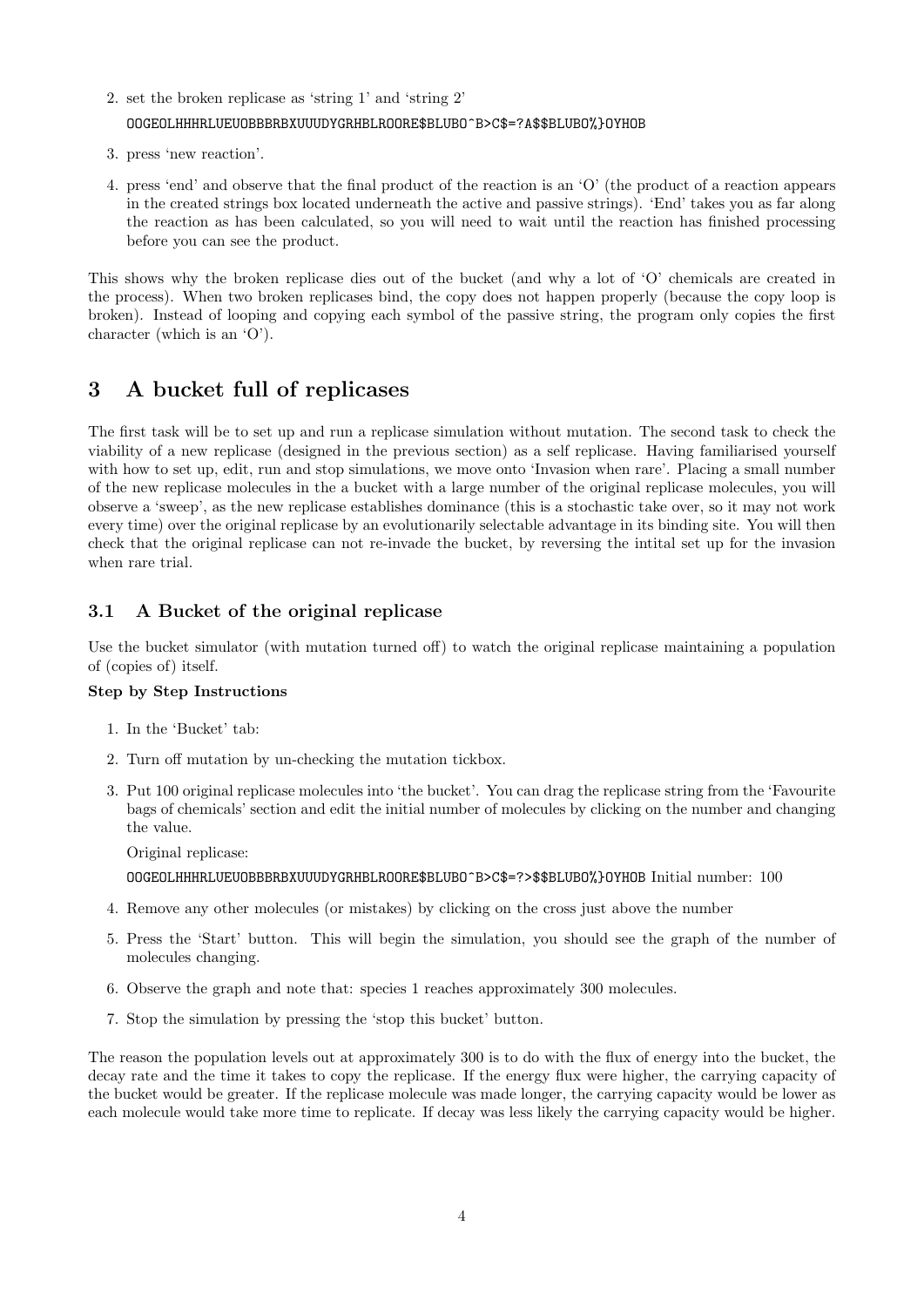## 3.2 Testing the viability of a new replicase

We introduce a single character alteration to one of the replicase binding sites, as could easily happen in a mutating system. We will confirm that this new string is a valid self replicase. We will then go on to see what happens when these two species are in the same bucket - which one will survive and why?

Having used the bucket simulator with the original replicase, now try the 'invasion replicase' in the bucket on its own to make sure it is a viable self replicase.

#### Step by Step Instructions

- 1. In the 'Bucket' tab:
- 2. Remove the contents of the bucket. You can either set the molecule count to 0 by clicking on the number to the right of the string and editing it to be 0; or click on the cross in the above the number to remove the string more permanently.
- 3. Put 100 of the 'invasion replicase' molecules into 'the bucket'. You can drag the replicase string from the 'Favourite bags of chemicals' section. (You could instead copy the string from the text box of the 2-molecule simulator and paste it over the contents of a molecule already in the bucket.)
- 4. Remove any other molecules (or mistakes) by clicking on the cross just above the initial number.
- 5. Press the 'Start' button.
- 6. Observe that the 'invasion replicase' is viable and maintains approximately 300 molecules.
- 7. Stop the simulation by pressing the 'stop this bucket' button.

### 3.3 Invasion when rare

Put two of the 'invasion replicase' into a population of the original replicase and see how it takes over. Original replicase:

OOGEOLHHHRLUEUOBBBRBXUUUDYGRHBLROORE\$BLUBO^B>C\$=?>\$\$BLUBO%}OYHOB Initial number: 300

Invasion replicase:

OOGEOLHHHRLUEUOBBBRBXUUUDYGRJBLROORE\$BLUBO^B>C\$=?>\$\$BLUBO%}OYHOB Initial number: 2

#### Step by Step Instructions

- 1. In the 'Bucket' tab:
- 2. Set the number of invasion replicase molecules to 1 by editing the initial number in the bucket.
- 3. Add the original replicase to the bucket by dragging an dropping from the 'Favourite bags of chemicals'. Set its initial number to 250.

| Marker of difference

- 4. Remove any other molecules (or mistakes) by clicking on the cross just above the initial number.
- 5. Check that the invasion replicase will be plotted, by checking that the 'Ignore species with fewer than X molecules' is set to 1. (This can be done after the simulation is completed, by making the adjustment and re-plotting the graph.)
- 6. Press the 'Start' button.
- 7. Observe that the invasion replicase, despite its numerical disadvantage, replaces the original replicase (if it does not, try re-running the simulation several times as the takeover is stochastic).
- 8. Stop the simulation by pressing the 'stop this bucket' button.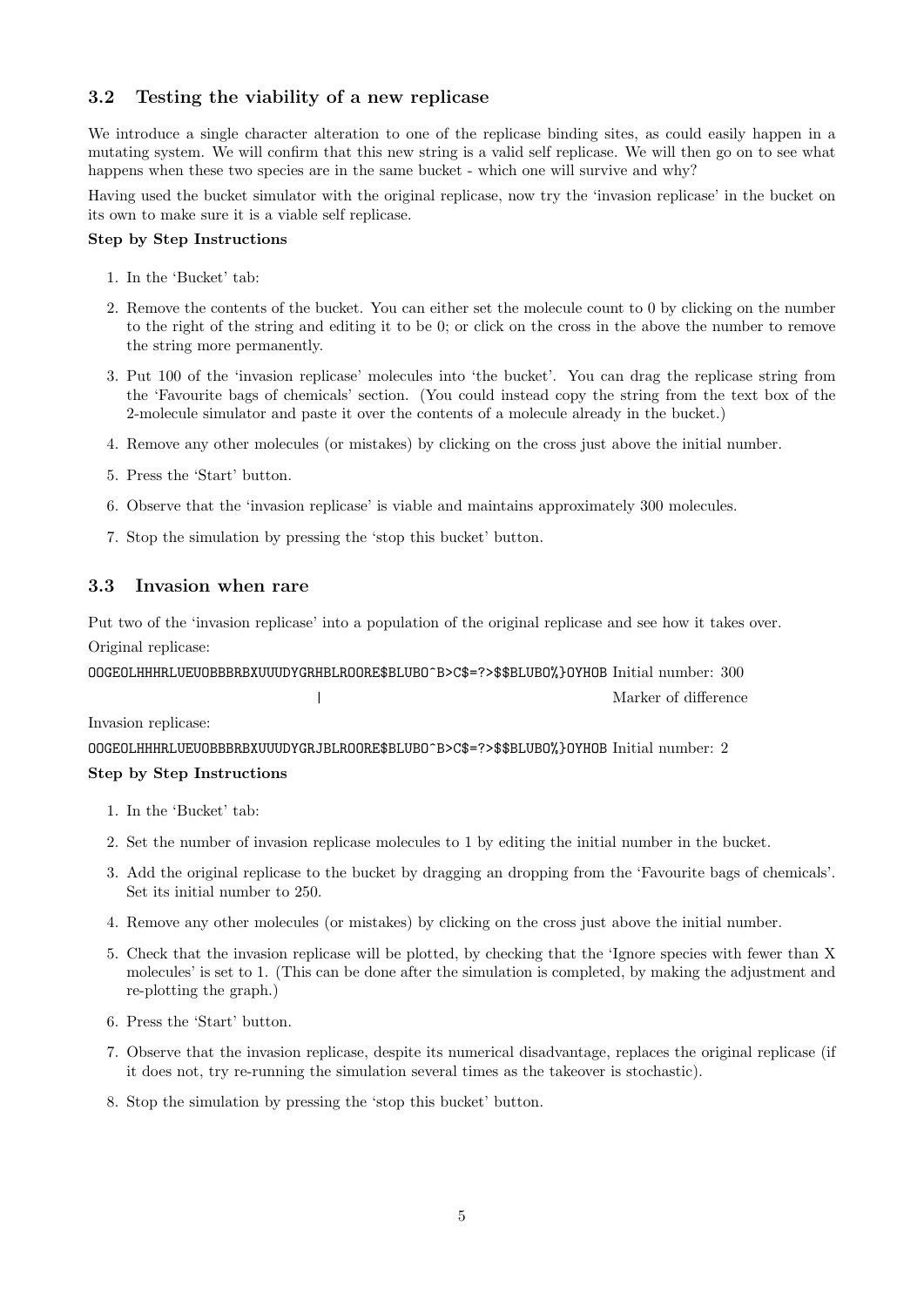This demonstrates 'invasion when rare', a phenomena observed in biology. Invasion when rare is based on the strong evolutionary advantage of one strain or species over another. Invasion when rare is common in a mutating system, there is a characteristic 'sweep' associated with the phenomenon. The dominant replicase is replaced by the invasion replicase in a characteristic time of about  $55k + (-10k)$  timesteps. It is also possible that a new replicase with an evolutionarily selectable advantage will simply decay without being copied.

To check the necessity of the evolutionary advantage, you can put one of the original replicase into a population of the invasion replicase and observe that it never takes over. If you have just completed the instructions in this section, you can simply edit the initial numbers for the two species of replicase and start the simulation and stop it when the original replicase has died out.

### 3.4 Random walks

We have seen a 'sweep', where one replicase replaces another by an evolutionarily selectable advantage. We will now set up a situation where there is no evolutionary advantage. An easy way to set up this situation is to take the original replicase and make a variant by changing one character in the 'junk region' (characters that are not part of any functional or binding domain). This is another common single character mutation and effect that can be seen in an evolving bucket.

#### Step by Step Instructions

- 1. In the 'Bucket' tab:
- 2. Set the number of original replicase molecules to 150.
- 3. Add in a 'neutral mutation replicase' from the 'favourite bags of chemicals'. Or alternatively, create this neutral mutation replicase via the following steps: Add a second chemical to the bucket and edit it, pasting in the sequence for the original replicase. Alter one character in the junk region. The junk region ends at the first '\$' character. Select the character immediately to the left of the '\$' and change it to a different letter.

OOGEOLHHHRLUEUOBBBRBXUUUDYGRHBLROORE\$BLUBO^B>C\$=?>\$\$BLUBO%}OYHOB initial number: 150

| Marker of difference

OOGEOLHHHRLUEUOBBBRBXUUUDYGRHBLROORA\$BLUBO^B>C\$=?>\$\$BLUBO%}OYHOB initial number: 150

- 4. Set the initial number of the variant you have just made to 150.
- 5. Press the 'Start' button.
- 6. Observe that the original replicase and the new variant population levels rise and fall and eventually one of them falls to a population level of 0. This process is stochastic, so if you don not see one of the population levels fall to 0 then do not worry. You should be able to observe the two chemicals performing a correlated random walk (with noise).
- 7. Stop the simulation by pressing the 'stop this bucket' button. You may wish to run this several times to check the 'winner' of the two replicase molecules is random. The duration of the random walk is highly variable.

When examining graphs of simulations where mutation is turned on, you will observe numerous 'sweeps' and should also be able to identify random walks. Some rare and more interesting phenomena (hypercycles) also have distinctive population dynamics, others are more subtle and cannot be readily identified from looking at the population graphs.

## 4 How does the original replicase molecule work?

We will use the 'two molecule' tool to understand at the program level how the molecular microprograms actually work. A full description of the language can be found in the technical specification (under the 'resources' tab on the website). Here, we will focus on key parts, gaining a general understanding, rather than in depth knowledge of the minutiae. We will use the two-molecule simulator to watch the original Stringmol replicase copying (another instance of) itself.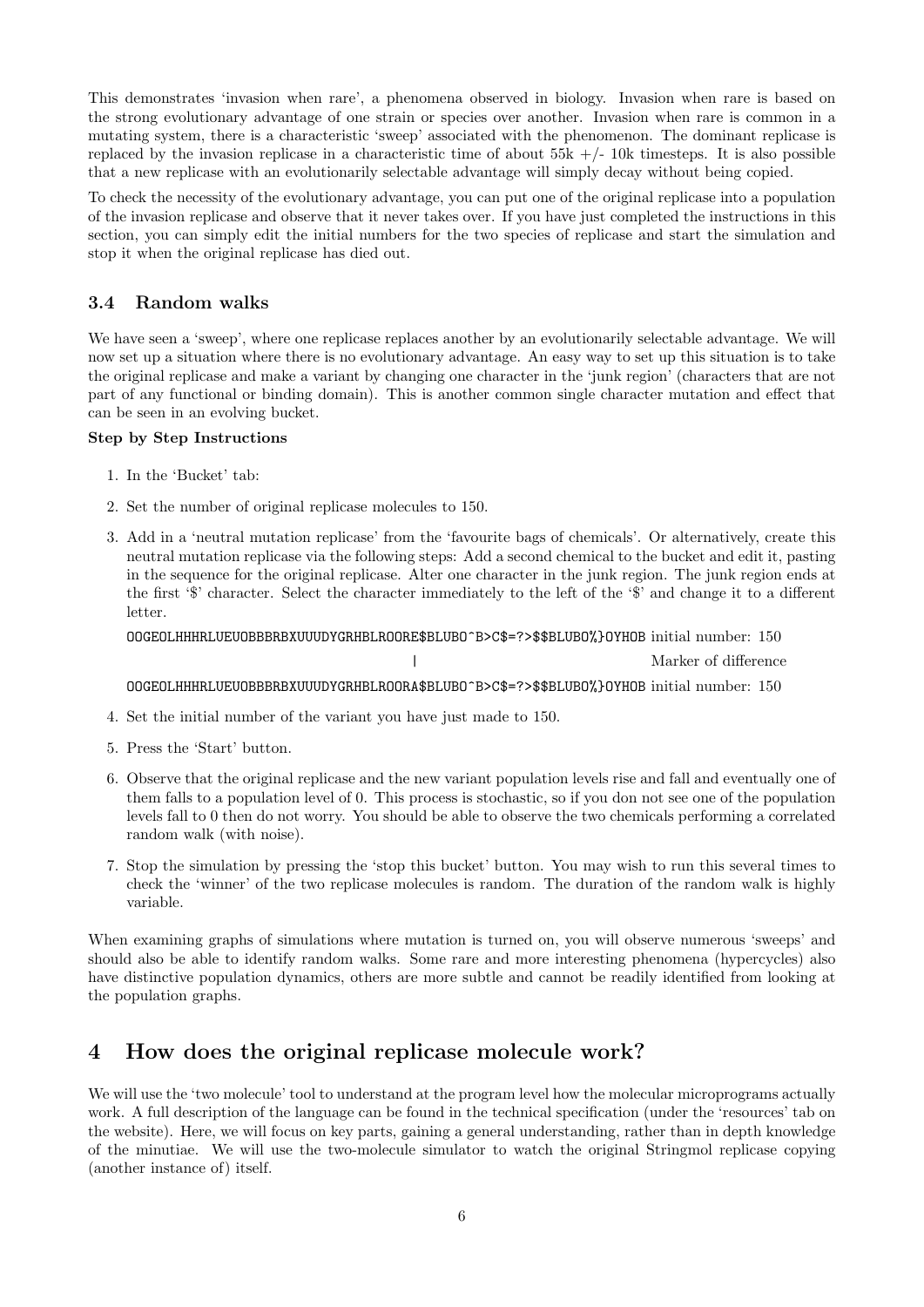steps 1 to 20, stepping through the binding site and junk

step 21: the character \$ is the instruction character for 'search'. The instruction uses BLUBO as the query. The search instruction uses the contiguous block of non-functional characters immediately to the right of the \$. The string BLUBO is an exact complementary match for OYHOB. The result of a successful search is to move the flow pointer (capital F below the string), to the end of OYHOB.

steps 22-26: the instruction pointer stepping through BLUBO

step 27: The character ^ is the toggle character. It can be modified by a single non-functional character to refer to each of the four possible pointers. In this case the instruction including the modifier is ^B which means that it is the 'read pointer' that is toggled (toggling refers to switching which molecule has the active pointer, the four pointers can be toggled independently of each other). The active read pointer is shown by 'R', while the passive read pointer is shown by 'r'. After execution of this step note that the upper case R and lower case r have switched strings.

step 29: The character > is a pointer-moving instruction. Pointers are always moved to the active flow pointer 'F'; which pointer is moved depends on the modifier character. In this case >C, means that the write pointer 'W' is the pointer that is moved to the flow pointer.

step 31: The \$ with no non-instruction characters. This is effectively a null search, the result is that the flow pointer is moved to this position.

Step 32: The copy operator =, copies the character from the active read pointer 'R' and pastes it at the active write pointer 'W'. Both 'R' and 'W' are iterated one position.

Step 33: The ? is an if statement. It is asking if the read pointer R is currently positioned within the string (as opposed to being off the end of the string). If it isn't the instruction pointer is skipped one character

Step 34 the > with no modification characters moves the instruction pointer to the position of the flow pointer +1.

Steps 35-221 continues around the copy loop.

Step 222: The escape condition is reached when the instruction pointer is on ? and the read pointer 'R' is off the end of the other string. This moves the instruction pointer over the > allowing it to escape the loop.

Step 223: \$ without a modifier moves the flow pointer to the current location

Step 224: \$BLUBO moves the flow pointer to the end of OYHOB. This is the end of the original string that entered the reaction.

Steps 225-229 steps through the non-functional characters BLUBO

Step 230 % is the cleave operator. This cuts the string in two where the flow pointer is currently located. Note that the product of the reaction appears in the 'Created Strings' box.

Step 231 } is the terminate character. The reaction ends when it is executed (returning the two unbound strings to the bucket).

## 5 Replication without reciprocation (Parasites)

The new replicase molecule, introduced in the previous section, was 'better' than (had an evolutionary advantage over) the original replicase. When the new replicase binds the original replicase, the new replicase is always the passive molecule, meaning that another copy of the new replicase will be produced as a result of the reaction. The reason the new replicase is always passive in reactions with the original replicase is that it has an alteration in one of its binding sites; the asymmetry in binding scores means that the same string will always be the active and the other passive whenever they have an opportunity to bind.

In this section we consider what will happen if we remove the ability to self replicate from a string, but construct the binding sites such that it is always copied when it encounters the original replicase.

#### Step by Step Instructions

1. In the 'two molecule' tab: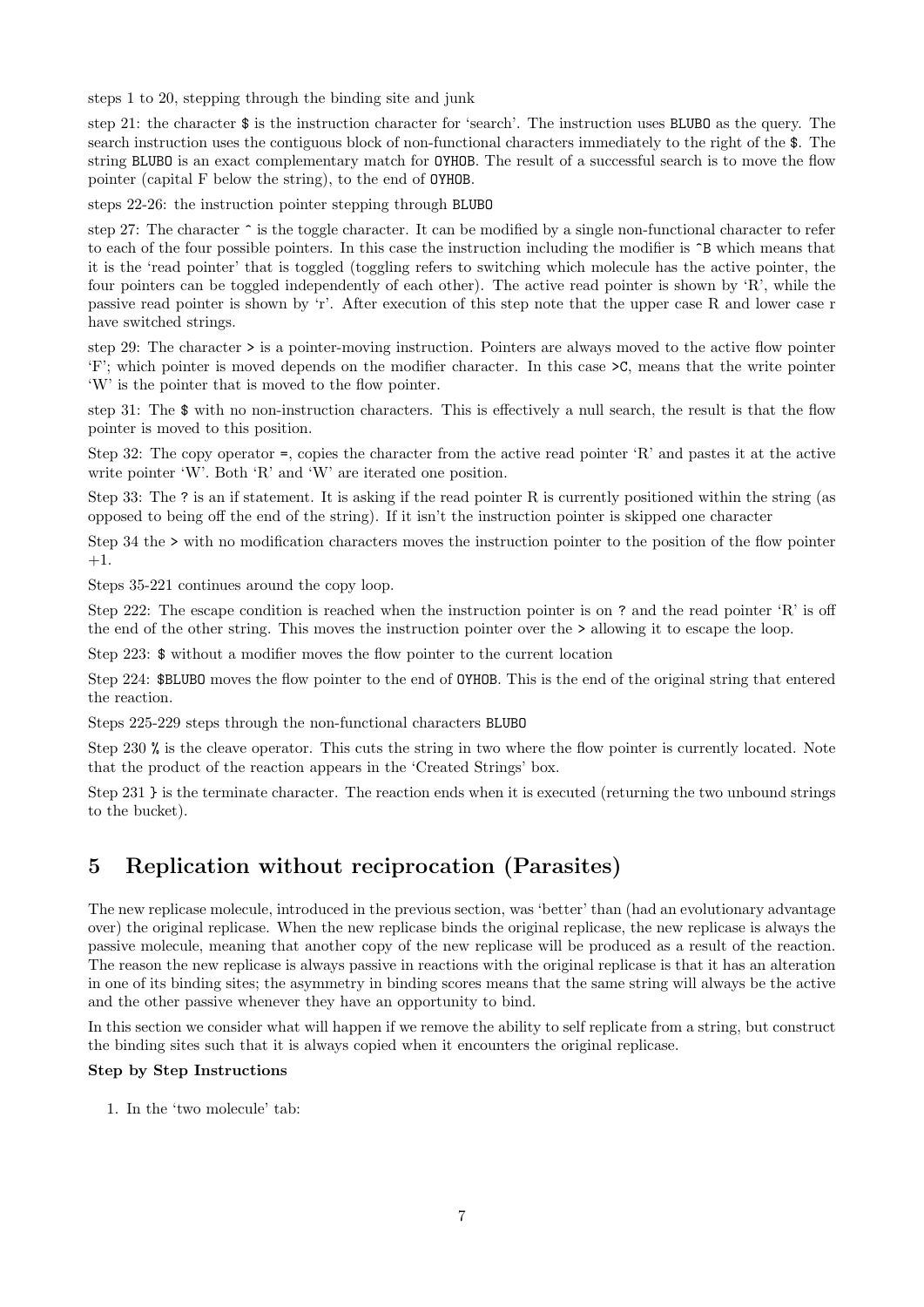2. Set strings 1 and 2:

Original replicase:

#### OOGEOLHHHRLUEUOBBBRBXUUUDYGRHBLROORE\$BLUBO^B>C\$=?>\$\$BLUBO%}OYHOB

||| |||||| Differences in binding sites

Parasite:

OOGEOLHHHRLUEUOBBZZZXUUZZZZZZ

- 3. Press 'New reaction'
- 4. Press 'Play' to run through the whole reaction. Observe that the parasite is copied.

In this reaction we see that the short parasite string is copied. This string is significantly shorter than the replicase molecules we have been considering; consequently the time it takes to complete a copy of this molecule is noticeably shorter.

In the short term, being copied could be considered beneficial. As the parasite is always passive in a reaction with the replicase it does not need the code for replication of a string while the original replicase is in the system. Consider what will happen at the system level when a small population of parasites are added to a 'bucket' full of the original replicase

#### Step by Step Instructions

- 1. In the 'Bucket' tab:
- 2. Turn off mutation by un-checking the mutation tickbox.
- 3. Put 300 original replicase molecules into 'the bucket'.

4. Put 1 parasite molecule into 'the bucket'.

Original replicase: OOGEOLHHHRLUEUOBBBRBXUUUDYGRHBLROORE\$BLUBO^B>C\$=?>\$\$BLUBO%}OYHOB Initial number: 300 Parasite:

OOGEOLHHHRLUEUOBBZZZXUUZZZZZZ Initial number: 1

- 5. Press the 'Start' button.
- 6. Notice that the original replicase copies itself, as always, but the parasite increases in numbers as time progresses.
- 7. Notice that after about 10k timesteps, the number of parasites increases dramatically and the number of replicases decreases.
- 8. The number of parasites peaks at around 600 molecules, by which time the parasite has killed the replicase and so will subsequently die itself.

If you take such a molecule and remove the functional regions, so that it cannot copy itself it becomes a parasite.

The differences in these strings have been hand crafted to give rise to a 'death spike' that is approximately 600 molecules high (twice the carrying capacity of the replicase). The blocks of Z disable the second binding site. Instead of having a 50:50 chance of being the active molecule in a reaction with the replicase, the parasite is always passive. The length of the molecule is tuned so that simulation does not take too long to run. Much shorter molecules, such as OOGEOL will provide a much higher 'death spike', however the real time such a simulation will take is significantly longer than the case we have given.